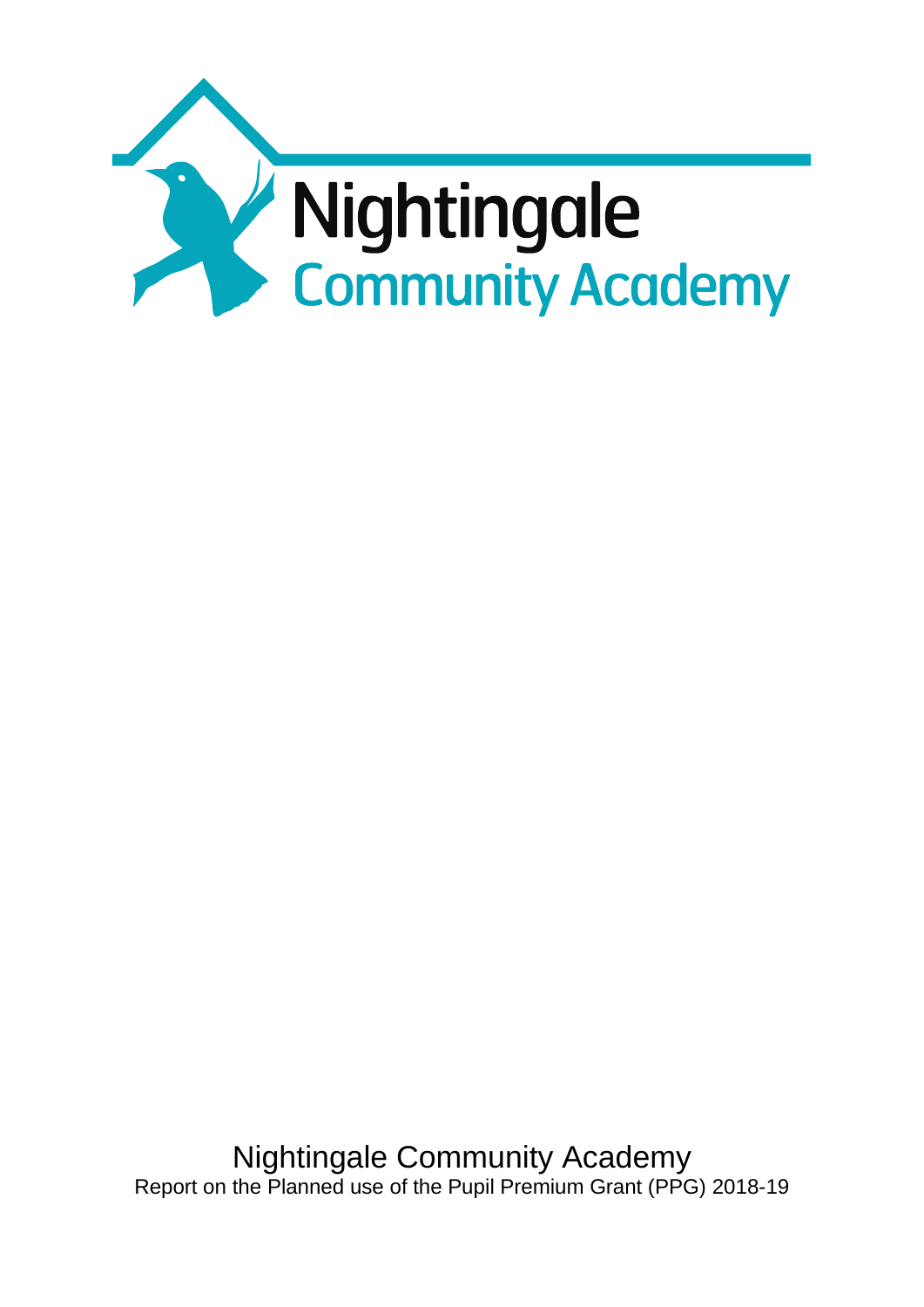Here at Nightingale Community Academy (NCA) there are at present 100 students on roll (including 14 in the Sixth Form); 75 of these are eligible for the Pupil Premium Grant (PPG) as updated from the DfE January 2018 register for learners as PPG. The aim of PPG is to support schools in raising the attainment levels of the most disadvantaged students and to 'close or narrow the gap' in attainment that currently exists. To this end, the Department for Education (DfE) provides additional funding to all schools based on the number of students:

who are currently eligible for Free School Meals (FSM) who have been eligible for FSM at any time in their last 6 years (known as Ever 6) who are Looked After Children (LACs/CLAs) who are Armed Forces children

#### Success Criteria for PPG pupils at NCA

**Improved attendance** through honest, open and regular communication between the school and families.

**Accelerated achievement** for students throughout the school, with some exceeding expectations via the provision of better resources and an improved support system.

**Improved standards of behaviour** and **educational and emotional wellbeing** within the school.

#### In response to this, the school has:

Closely monitored absence and supported the improvement of attendance, including the recruitment of a named Attendance Officer and a Family Support Worker whom supported students and families to improve attendance.

Renewed the curriculum and KS1, 2 & 3 and closely tracked the progress and attainment of those in receipt of Pupil Premium and compared this to their peers in the school.

Established new SEN measurement protocols; used them to Identify and record any additional interventions put in place for those in receipt of Pupil Premium and analysed the impact of these interventions.

Recorded and analysed positive and negative behaviour incidents for those in receipt of Pupil Premium and compared them to the rest of the school.

Monitored attendance of parents/carers of those in receipt of Pupil Premium at Annual Review meetings.

Reported all racist/homophobic/bullying/serious incidents and exclusion data to Governors every term and identified whether any disproportionately involve those in receipt of Pupil Premium either as perpetrators or victims.

Tracked the success of transition from Year 11 to Post-16 education for those in receipt of Pupil Premium.

Commissioned a team of therapeutic specialists to provide supportive interventions in line with the social and emotional needs of the cohort.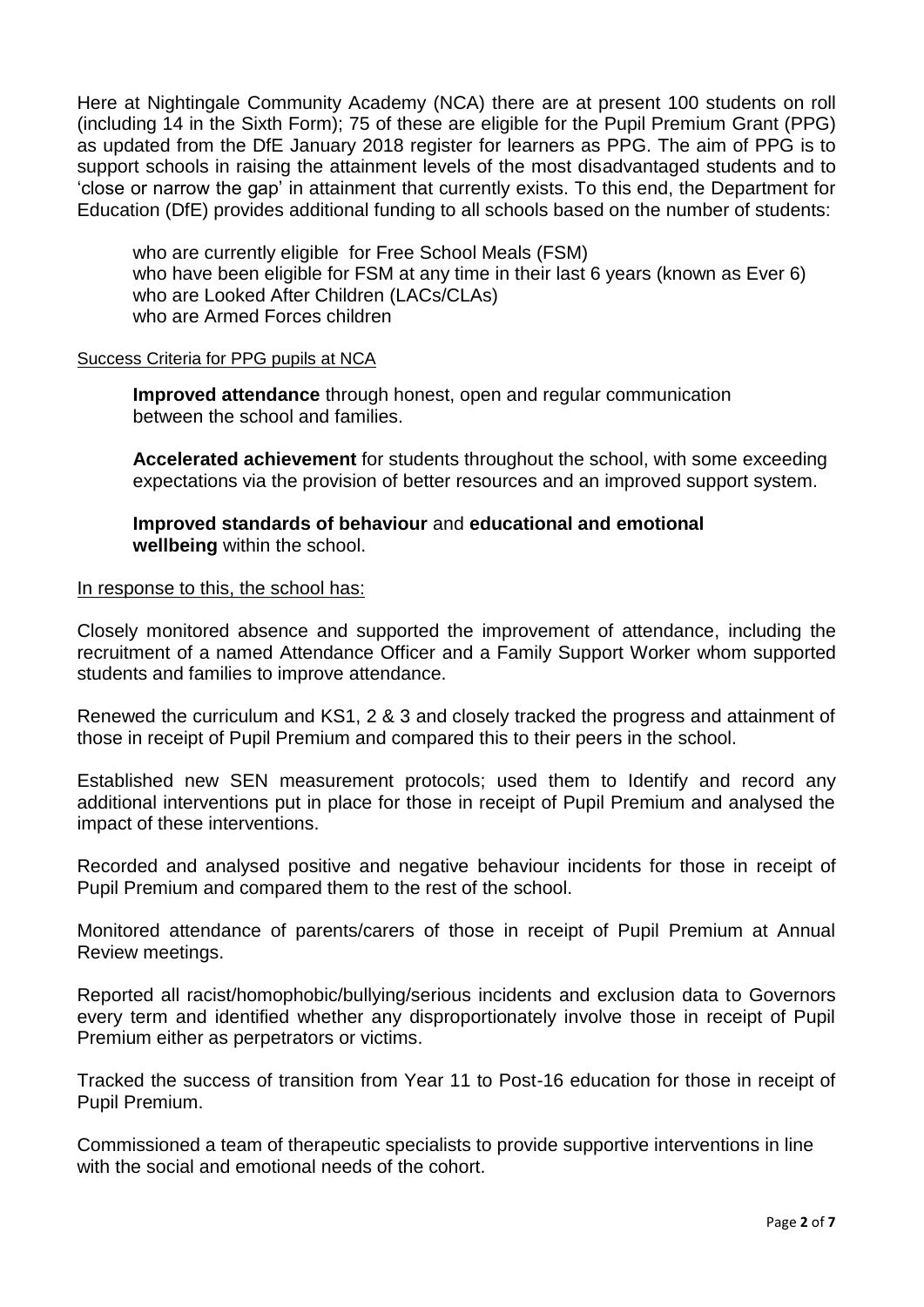# The Pupil Premium Grant (PPG) Profile at NCA

75 pupils are funded by PPG as detailed below, forming 77.3% of the school population (2017-18 figures in brackets)

| Phase           | On Roll | <b>PPG Number</b> | <b>PPG Percentage</b> |
|-----------------|---------|-------------------|-----------------------|
| Primary KS 1&2  | 23      | 22(16)            | $95.6\%$ (69.5)       |
| Secondary KS3&4 | 58      | 48 (36)           | 82.8% (62.1)          |
| Sixth From      | 16      | 5(5)              | $31\%$ (31)           |
| Total:          | 97      | 75 (57)           | 77.3% (59)            |

| Total Number of PP          | 75      |
|-----------------------------|---------|
| Per Primary PP              | £1320   |
| Per Secondary PP            | £935    |
| l Total Income              | £78,000 |
| (Based on 2018 census data) |         |

### Summary of the PPG expenditure and interventions at Nightingale Community Academy

**Improving attendance** through honest, open and regular communication between the school and families.

|                                                                                                                                                                                                                                                                          | Intervention 1:                                                                                                                                                                                                                                                    |                                                 |                                                                                                                                                      |                                                                                               |  |  |  |
|--------------------------------------------------------------------------------------------------------------------------------------------------------------------------------------------------------------------------------------------------------------------------|--------------------------------------------------------------------------------------------------------------------------------------------------------------------------------------------------------------------------------------------------------------------|-------------------------------------------------|------------------------------------------------------------------------------------------------------------------------------------------------------|-----------------------------------------------------------------------------------------------|--|--|--|
| Improve attendance monitoring and intervention processes by maintaining the staffing allocation of<br>an attendance LSP (0.2) and a Family Support Worker (0.2) and updating intervention protocols to<br>include panel meetings where attendance is a risk to progress. |                                                                                                                                                                                                                                                                    |                                                 |                                                                                                                                                      |                                                                                               |  |  |  |
| Rationale:                                                                                                                                                                                                                                                               | Many pupils have very poor attitudes towards their learning, attend very infrequently and are<br>often late. (Ofsted 2016)<br>Attendance is improving but remains below average and it falls as students move through<br>secondary phase. (Health Check Nov. 2018) |                                                 |                                                                                                                                                      |                                                                                               |  |  |  |
| Intent                                                                                                                                                                                                                                                                   | Increase attendance to at least 90% at each phase                                                                                                                                                                                                                  |                                                 |                                                                                                                                                      |                                                                                               |  |  |  |
| Implementation:                                                                                                                                                                                                                                                          |                                                                                                                                                                                                                                                                    |                                                 | Anticipated Impact:                                                                                                                                  |                                                                                               |  |  |  |
| Design and implement robust protocol for<br>intervention prior to EWA statutory involvement                                                                                                                                                                              |                                                                                                                                                                                                                                                                    |                                                 | Reengagement of persistent absentees                                                                                                                 |                                                                                               |  |  |  |
|                                                                                                                                                                                                                                                                          | Appoint & train attendance LSP to deliver the<br>pre-EWA intervention protocol                                                                                                                                                                                     |                                                 | Daily routines for attendance monitoring and<br>intervention lead to a significant reduction in the<br>number of persistent absentees (at least 10%) |                                                                                               |  |  |  |
| Deliver support to families where attendance<br>drops below 80%                                                                                                                                                                                                          |                                                                                                                                                                                                                                                                    |                                                 | 10%+ reduction in persistent absenteeism                                                                                                             |                                                                                               |  |  |  |
| Plan and implement an attendance rewards<br>programme                                                                                                                                                                                                                    |                                                                                                                                                                                                                                                                    | 90% of learners have attendance of at least 85% |                                                                                                                                                      |                                                                                               |  |  |  |
|                                                                                                                                                                                                                                                                          |                                                                                                                                                                                                                                                                    |                                                 | Investment:                                                                                                                                          | Family Support worker: £13,475.00<br>Attendance LSP £14,051.70<br>Rewards programme £1,100.00 |  |  |  |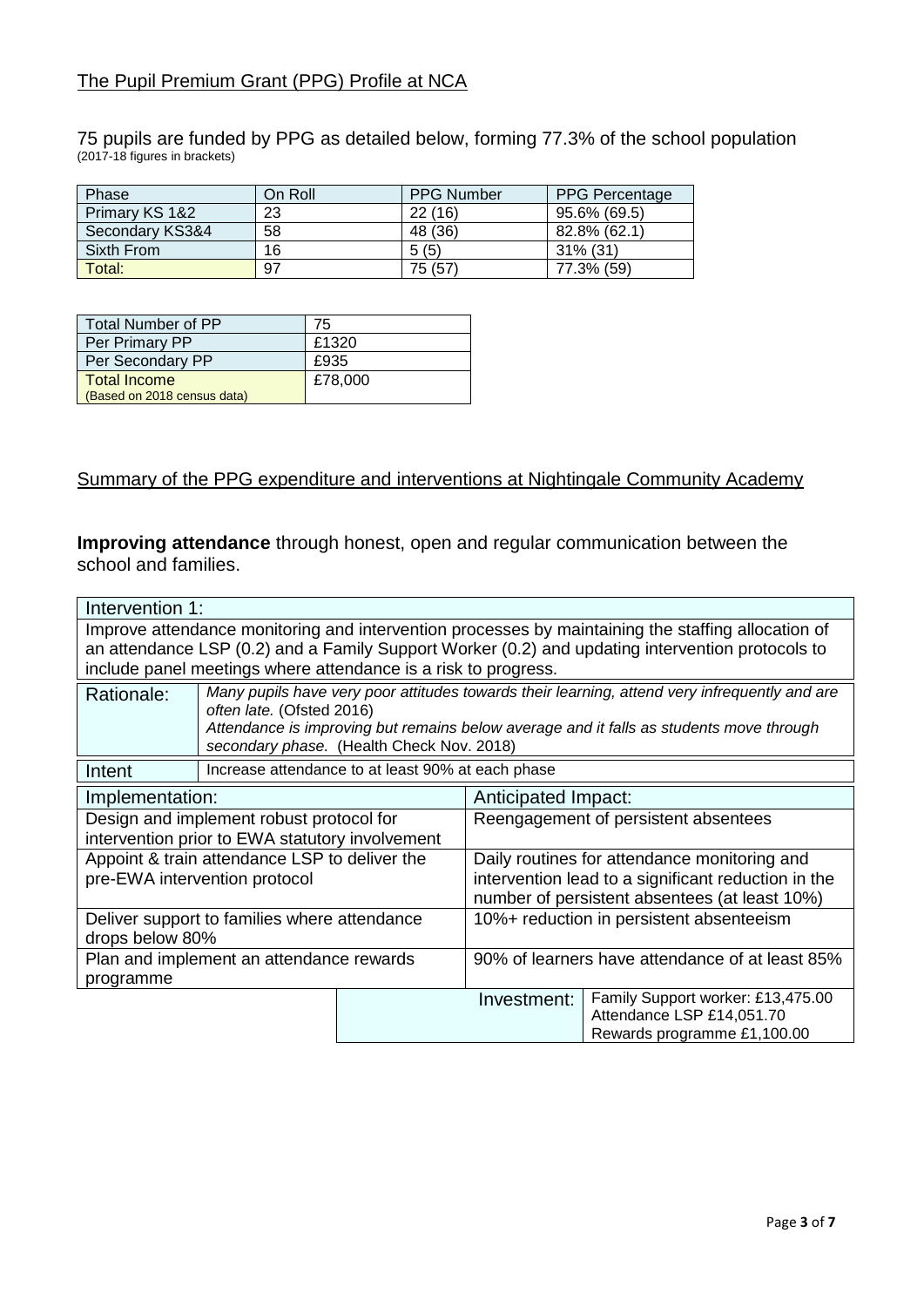**Accelerating achievement** for students throughout the school, with some exceeding expectations via the provision of better resources and an improved support system.

| Intervention 2:                                                                                |                                                                                                                                                                                                                                                                                                                                                                                                                                                                                                                                                                                                                                     |                                                                                                                                                            |                                                      |                                                         |  |  |  |
|------------------------------------------------------------------------------------------------|-------------------------------------------------------------------------------------------------------------------------------------------------------------------------------------------------------------------------------------------------------------------------------------------------------------------------------------------------------------------------------------------------------------------------------------------------------------------------------------------------------------------------------------------------------------------------------------------------------------------------------------|------------------------------------------------------------------------------------------------------------------------------------------------------------|------------------------------------------------------|---------------------------------------------------------|--|--|--|
| Improve teaching outcomes so that more children receive more consistently good teaching across |                                                                                                                                                                                                                                                                                                                                                                                                                                                                                                                                                                                                                                     |                                                                                                                                                            |                                                      |                                                         |  |  |  |
| phases leading to improved outcomes                                                            |                                                                                                                                                                                                                                                                                                                                                                                                                                                                                                                                                                                                                                     |                                                                                                                                                            |                                                      |                                                         |  |  |  |
| Rationale:                                                                                     | Teaching, learning and assessment are inadequate because teaching does not engage<br>pupils' interest. Not all teachers use assessment information to help them plan appropriate<br>learning activities. Many pupils have very poor attitudes towards their learning, attend very<br>infrequently and are often late. Some spend little time in lessons because they are able to<br>leave without any consequences being applied. (Ofsted 2016)<br>The programme for improving the quality of teaching, learning and assessment has made<br>significant progress but is not yet sharp or systematic enough (Health Check Nov. 2018) |                                                                                                                                                            |                                                      |                                                         |  |  |  |
| Intent                                                                                         |                                                                                                                                                                                                                                                                                                                                                                                                                                                                                                                                                                                                                                     | Improve learner engagement by improving teaching quality and planning for more<br>exciting and relevant content. Improve access using skilled intervention |                                                      |                                                         |  |  |  |
| Implementation:                                                                                |                                                                                                                                                                                                                                                                                                                                                                                                                                                                                                                                                                                                                                     |                                                                                                                                                            | Anticipated Impact:                                  |                                                         |  |  |  |
| <b>Primary Leadership Coaching</b>                                                             |                                                                                                                                                                                                                                                                                                                                                                                                                                                                                                                                                                                                                                     |                                                                                                                                                            | Embedded assessment, moderation and analysis         |                                                         |  |  |  |
|                                                                                                |                                                                                                                                                                                                                                                                                                                                                                                                                                                                                                                                                                                                                                     |                                                                                                                                                            | systems leading to more timely intervention and      |                                                         |  |  |  |
|                                                                                                |                                                                                                                                                                                                                                                                                                                                                                                                                                                                                                                                                                                                                                     |                                                                                                                                                            | better quality teaching in the primary school        |                                                         |  |  |  |
| Numeracy coaching at KS3                                                                       |                                                                                                                                                                                                                                                                                                                                                                                                                                                                                                                                                                                                                                     |                                                                                                                                                            | 3 out of 4 teachers deliver grade 2 maths lessons    |                                                         |  |  |  |
|                                                                                                |                                                                                                                                                                                                                                                                                                                                                                                                                                                                                                                                                                                                                                     |                                                                                                                                                            | across the school                                    | at KS3; numeracy display supports learning              |  |  |  |
|                                                                                                | Core subject intervention Learning Support                                                                                                                                                                                                                                                                                                                                                                                                                                                                                                                                                                                          |                                                                                                                                                            |                                                      | Small group and 1:1 interventions narrow the gap        |  |  |  |
| Professional                                                                                   |                                                                                                                                                                                                                                                                                                                                                                                                                                                                                                                                                                                                                                     |                                                                                                                                                            | for targeted individuals                             |                                                         |  |  |  |
| PiXL membership                                                                                |                                                                                                                                                                                                                                                                                                                                                                                                                                                                                                                                                                                                                                     |                                                                                                                                                            | Cycle of assessment and intervention leads to        |                                                         |  |  |  |
|                                                                                                |                                                                                                                                                                                                                                                                                                                                                                                                                                                                                                                                                                                                                                     |                                                                                                                                                            | 25% increase in grades at 4 and above                |                                                         |  |  |  |
| <b>ExamPro Software</b>                                                                        |                                                                                                                                                                                                                                                                                                                                                                                                                                                                                                                                                                                                                                     |                                                                                                                                                            | Deliver personalised exam papers that target         |                                                         |  |  |  |
|                                                                                                |                                                                                                                                                                                                                                                                                                                                                                                                                                                                                                                                                                                                                                     |                                                                                                                                                            | gaps in learning for individual children (Y9 to 13). |                                                         |  |  |  |
|                                                                                                | Curriculum 'Wow!' Days - enrichment activities                                                                                                                                                                                                                                                                                                                                                                                                                                                                                                                                                                                      |                                                                                                                                                            | Planned year structure includes curriculum           |                                                         |  |  |  |
|                                                                                                |                                                                                                                                                                                                                                                                                                                                                                                                                                                                                                                                                                                                                                     | launch days leading to improved learner<br>engagement and fewer classroom disruptions                                                                      |                                                      |                                                         |  |  |  |
|                                                                                                |                                                                                                                                                                                                                                                                                                                                                                                                                                                                                                                                                                                                                                     |                                                                                                                                                            | Investment:                                          | Primary Leadership Coaching:                            |  |  |  |
|                                                                                                |                                                                                                                                                                                                                                                                                                                                                                                                                                                                                                                                                                                                                                     |                                                                                                                                                            |                                                      | £1,400                                                  |  |  |  |
|                                                                                                |                                                                                                                                                                                                                                                                                                                                                                                                                                                                                                                                                                                                                                     |                                                                                                                                                            |                                                      | Numeracy coaching at KS3: £ nil                         |  |  |  |
|                                                                                                |                                                                                                                                                                                                                                                                                                                                                                                                                                                                                                                                                                                                                                     |                                                                                                                                                            |                                                      | Core intervention (0.4): £12,000                        |  |  |  |
|                                                                                                |                                                                                                                                                                                                                                                                                                                                                                                                                                                                                                                                                                                                                                     |                                                                                                                                                            |                                                      | PiXL membership £1,800<br>Curriculum 'Wow!' Days £2,300 |  |  |  |
|                                                                                                |                                                                                                                                                                                                                                                                                                                                                                                                                                                                                                                                                                                                                                     |                                                                                                                                                            |                                                      |                                                         |  |  |  |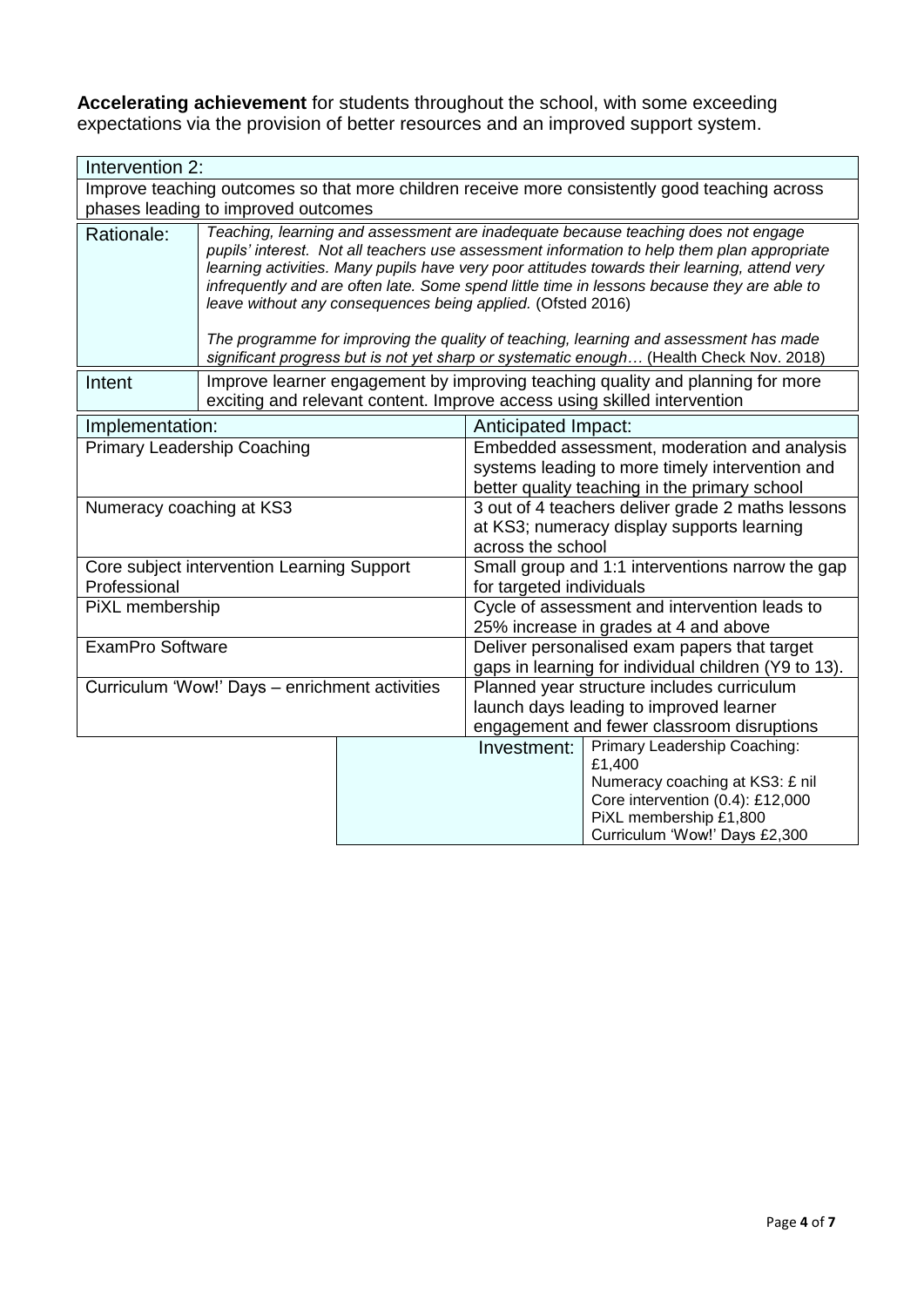|                                                                                                                                                                                                                                | Intervention 3:                                                                                                                                                                                                                                                                                                                                                                                                                                                                                                                                                |                                                                                                                                                                                                                          |                                                                                                                                                         |                                      |  |  |  |  |
|--------------------------------------------------------------------------------------------------------------------------------------------------------------------------------------------------------------------------------|----------------------------------------------------------------------------------------------------------------------------------------------------------------------------------------------------------------------------------------------------------------------------------------------------------------------------------------------------------------------------------------------------------------------------------------------------------------------------------------------------------------------------------------------------------------|--------------------------------------------------------------------------------------------------------------------------------------------------------------------------------------------------------------------------|---------------------------------------------------------------------------------------------------------------------------------------------------------|--------------------------------------|--|--|--|--|
| Fully embed a range of SEN measurement protocols and use them to Identify and record any<br>additional interventions to be put in place for those in receipt of PPG. Particularly where literacy and<br>numeracy are concerned |                                                                                                                                                                                                                                                                                                                                                                                                                                                                                                                                                                |                                                                                                                                                                                                                          |                                                                                                                                                         |                                      |  |  |  |  |
| Rationale:                                                                                                                                                                                                                     | Many pupils make slow progress from their different starting points in most curriculum<br>subjects. The standards they achieve by the end of Key Stage 4 and Key Stage 5 are not as<br>high as they should be.<br>Literacy and numeracy are not reinforced in all lessons. This leads to high levels of disruption<br>to pupils' learning and their significant underachievement (Ofsted 2016)<br>Senior and middle leaders should develop further the teaching of oracy, literacy and<br>numeracy across all areas of the curriculum (Health Check Nov. 2018) |                                                                                                                                                                                                                          |                                                                                                                                                         |                                      |  |  |  |  |
| Intent                                                                                                                                                                                                                         | To improve reading ages by at least 15 months in the calendar year and to raise<br>outcomes in maths so that 7 out of 10 achieve level 2 accreditation by year 12, 40%<br>achieve standard in year 6 and 50% achieve standard in year 2                                                                                                                                                                                                                                                                                                                        |                                                                                                                                                                                                                          |                                                                                                                                                         |                                      |  |  |  |  |
| Implementation:                                                                                                                                                                                                                |                                                                                                                                                                                                                                                                                                                                                                                                                                                                                                                                                                |                                                                                                                                                                                                                          | Anticipated Impact:                                                                                                                                     |                                      |  |  |  |  |
| Core Intervention LSP                                                                                                                                                                                                          |                                                                                                                                                                                                                                                                                                                                                                                                                                                                                                                                                                |                                                                                                                                                                                                                          | 20 1:1 interventions occurring per week to plug<br>gaps in learning                                                                                     |                                      |  |  |  |  |
| <b>SNAP</b> online assessment                                                                                                                                                                                                  |                                                                                                                                                                                                                                                                                                                                                                                                                                                                                                                                                                | A detailed SEN assessment is completed for<br>every child and used to form baseline and<br>support planning through Individual Inclusion<br>Plans                                                                        |                                                                                                                                                         |                                      |  |  |  |  |
|                                                                                                                                                                                                                                | Daily reading intervention CPD                                                                                                                                                                                                                                                                                                                                                                                                                                                                                                                                 |                                                                                                                                                                                                                          |                                                                                                                                                         | Every child reads at least 3x a week |  |  |  |  |
| SaLT: additional day of provision                                                                                                                                                                                              |                                                                                                                                                                                                                                                                                                                                                                                                                                                                                                                                                                | A universal offer is embedded and supplements<br>the 1:1 interventions; additional capacity for 1:1<br>and assessment                                                                                                    |                                                                                                                                                         |                                      |  |  |  |  |
| OT: additional day of provision                                                                                                                                                                                                |                                                                                                                                                                                                                                                                                                                                                                                                                                                                                                                                                                |                                                                                                                                                                                                                          | A universal offer is embedded and supplements<br>the 1:1 interventions; additional capacity for 1:1<br>and assessment                                   |                                      |  |  |  |  |
| Literacy specialist teacher: additional day of<br>provision                                                                                                                                                                    |                                                                                                                                                                                                                                                                                                                                                                                                                                                                                                                                                                | Learner reading assessment and intervention<br>training in place and monitored; Universal offer is<br>embedded and supplements the 1:1<br>interventions; additional capacity for 1:1 and<br>assessment over whole school |                                                                                                                                                         |                                      |  |  |  |  |
|                                                                                                                                                                                                                                |                                                                                                                                                                                                                                                                                                                                                                                                                                                                                                                                                                | Investment:                                                                                                                                                                                                              | Core Intervention LSP £12,000<br>SNAP assessment £1400<br>SaLT provision (+0.2) £7,000<br>OT provision (+0.2) £7,000<br>Literacy teacher (+0.2) £11,000 |                                      |  |  |  |  |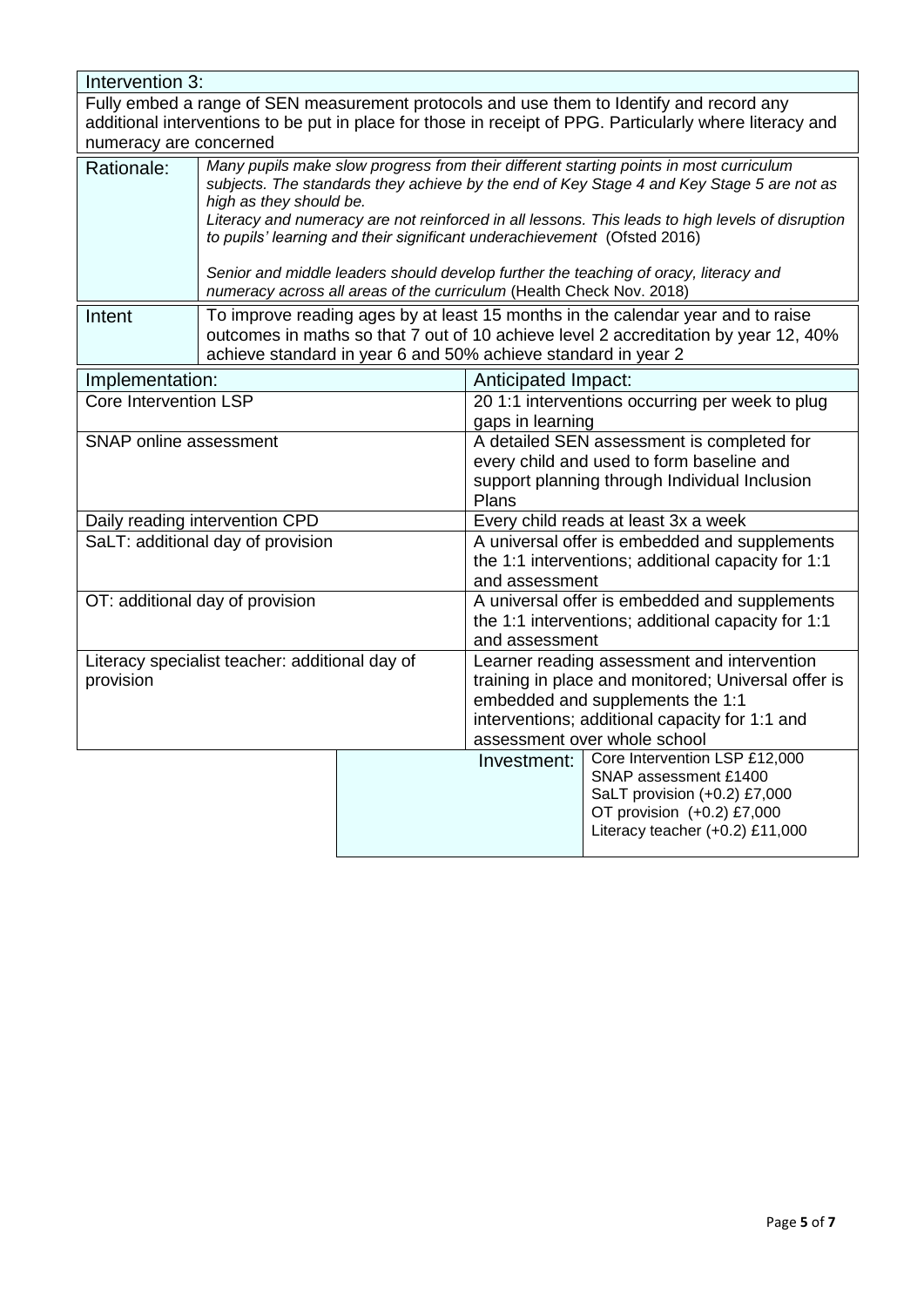## **Improved standards of behaviour** and **educational and emotional wellbeing** within the school.

|                                                                                                                                                                          | Intervention 4:                                                                                                                                                                                                                                                                                                                                                                                                                                                                                                                                 |                                                     |                                                                 |                                                                                            |  |  |  |
|--------------------------------------------------------------------------------------------------------------------------------------------------------------------------|-------------------------------------------------------------------------------------------------------------------------------------------------------------------------------------------------------------------------------------------------------------------------------------------------------------------------------------------------------------------------------------------------------------------------------------------------------------------------------------------------------------------------------------------------|-----------------------------------------------------|-----------------------------------------------------------------|--------------------------------------------------------------------------------------------|--|--|--|
| Record and analyse positive and negative behaviour incidents for those in receipt of Pupil Premium                                                                       |                                                                                                                                                                                                                                                                                                                                                                                                                                                                                                                                                 |                                                     |                                                                 |                                                                                            |  |  |  |
| and compare them to the rest of the school where out of class/learning behaviour are concerned                                                                           |                                                                                                                                                                                                                                                                                                                                                                                                                                                                                                                                                 |                                                     |                                                                 |                                                                                            |  |  |  |
| Implement a range of behaviour interventions to improve learner well-being and provide them with<br>coping strategies where impulsive risk taking behaviour is concerned |                                                                                                                                                                                                                                                                                                                                                                                                                                                                                                                                                 |                                                     |                                                                 |                                                                                            |  |  |  |
| Rationale:                                                                                                                                                               | Behaviour is inadequate. Many pupils have very poor attitudes towards their learning, attend<br>very infrequently and are often late. Some spend little time in lessons because they are able<br>to leave without any consequences being applied. The resulting high levels of disruption<br>prevent staff from focusing on learning (Ofsted 2016)<br>Learner' attitude to learning and their behaviour are inconsistent from one lesson to another<br>and many find difficulty in concentrating for sustained periods (Health Check Nov. 2018) |                                                     |                                                                 |                                                                                            |  |  |  |
| Intent                                                                                                                                                                   |                                                                                                                                                                                                                                                                                                                                                                                                                                                                                                                                                 | of children involved in the criminal justice system |                                                                 | Improve the learning behaviour of children across the school and reduce the number         |  |  |  |
| Implementation:                                                                                                                                                          |                                                                                                                                                                                                                                                                                                                                                                                                                                                                                                                                                 |                                                     | Anticipated Impact:                                             |                                                                                            |  |  |  |
|                                                                                                                                                                          | Youth Offending Service preventative                                                                                                                                                                                                                                                                                                                                                                                                                                                                                                            |                                                     | Reduction in YOT referrals for learners through                 |                                                                                            |  |  |  |
| intervention                                                                                                                                                             |                                                                                                                                                                                                                                                                                                                                                                                                                                                                                                                                                 |                                                     | prevention team. Weekly 1:1 and small group                     |                                                                                            |  |  |  |
|                                                                                                                                                                          |                                                                                                                                                                                                                                                                                                                                                                                                                                                                                                                                                 |                                                     | interventions for 10 learners KS2-KS5 per half                  |                                                                                            |  |  |  |
|                                                                                                                                                                          |                                                                                                                                                                                                                                                                                                                                                                                                                                                                                                                                                 |                                                     | term.                                                           |                                                                                            |  |  |  |
| <b>Primary Leadership Coaching</b>                                                                                                                                       |                                                                                                                                                                                                                                                                                                                                                                                                                                                                                                                                                 |                                                     |                                                                 | Embedded assessment, moderation and analysis                                               |  |  |  |
|                                                                                                                                                                          |                                                                                                                                                                                                                                                                                                                                                                                                                                                                                                                                                 |                                                     |                                                                 | systems leading to more timely intervention and                                            |  |  |  |
|                                                                                                                                                                          | Mindfulness/ P4C (Philosophy for Children)                                                                                                                                                                                                                                                                                                                                                                                                                                                                                                      |                                                     |                                                                 | better quality teaching in the primary school<br>Improved outcomes for self-regulation and |  |  |  |
|                                                                                                                                                                          |                                                                                                                                                                                                                                                                                                                                                                                                                                                                                                                                                 |                                                     |                                                                 | emotional resilience for learners                                                          |  |  |  |
| LSP mentoring programme                                                                                                                                                  |                                                                                                                                                                                                                                                                                                                                                                                                                                                                                                                                                 |                                                     |                                                                 | 10 learners per term with weekly 1:1 mentoring                                             |  |  |  |
|                                                                                                                                                                          |                                                                                                                                                                                                                                                                                                                                                                                                                                                                                                                                                 |                                                     | sessions. Staff skill improvements in supporting                |                                                                                            |  |  |  |
|                                                                                                                                                                          |                                                                                                                                                                                                                                                                                                                                                                                                                                                                                                                                                 |                                                     | emotional and social development.                               |                                                                                            |  |  |  |
|                                                                                                                                                                          | SIMS Behaviour Management and Intervention                                                                                                                                                                                                                                                                                                                                                                                                                                                                                                      |                                                     | Staff trained in accurately reporting and recording             |                                                                                            |  |  |  |
| training                                                                                                                                                                 |                                                                                                                                                                                                                                                                                                                                                                                                                                                                                                                                                 |                                                     | behaviours and individual interventions with clear              |                                                                                            |  |  |  |
|                                                                                                                                                                          |                                                                                                                                                                                                                                                                                                                                                                                                                                                                                                                                                 |                                                     | target setting.                                                 |                                                                                            |  |  |  |
|                                                                                                                                                                          | Rewards for good behaviour and achievement                                                                                                                                                                                                                                                                                                                                                                                                                                                                                                      |                                                     | Learners value good behaviour and take pride in                 |                                                                                            |  |  |  |
|                                                                                                                                                                          |                                                                                                                                                                                                                                                                                                                                                                                                                                                                                                                                                 | their achievements. Good behaviour is               |                                                                 |                                                                                            |  |  |  |
|                                                                                                                                                                          |                                                                                                                                                                                                                                                                                                                                                                                                                                                                                                                                                 |                                                     | recognised and celebrated<br>Primary Leadership Coaching £1,400 |                                                                                            |  |  |  |
|                                                                                                                                                                          |                                                                                                                                                                                                                                                                                                                                                                                                                                                                                                                                                 |                                                     | Investment:                                                     | P4C £300                                                                                   |  |  |  |
|                                                                                                                                                                          | Rewards £350                                                                                                                                                                                                                                                                                                                                                                                                                                                                                                                                    |                                                     |                                                                 |                                                                                            |  |  |  |
|                                                                                                                                                                          |                                                                                                                                                                                                                                                                                                                                                                                                                                                                                                                                                 |                                                     |                                                                 |                                                                                            |  |  |  |